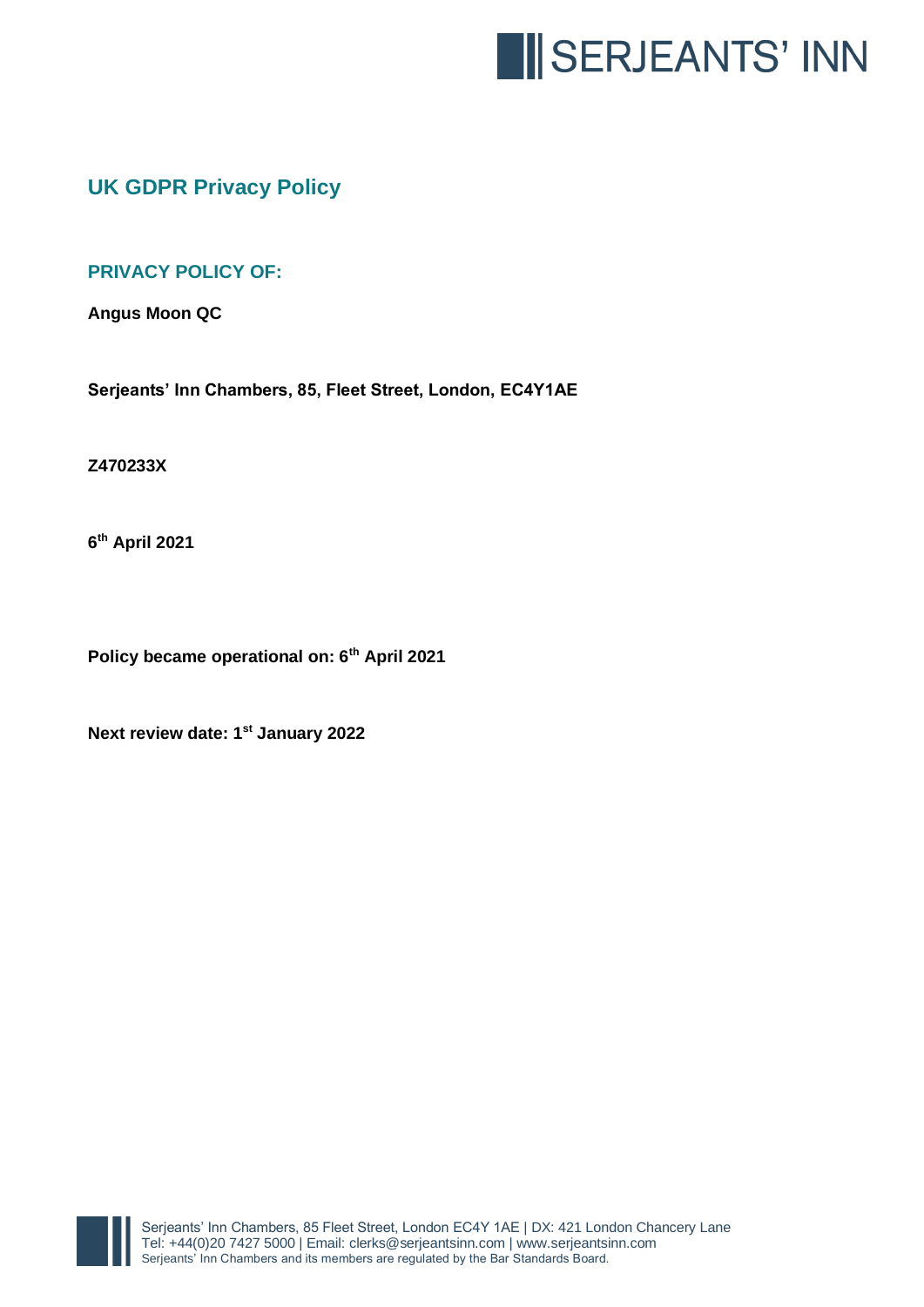

## **Privacy Policy**

In order to provide legal advice and representation, I need to collect and hold personal *information. This may be your personal data or information relating to other parties involved in the matter. I will take all possible steps to protect personal information. I will ensure that I do not do anything that may infringe your rights or undermine your trust. This privacy notice describes the information I collect about you, how it is used and shared, and your rights regarding it.*

#### *Data controller*

*I, Angus Moon QC, am a member of Serjeants' Inn Chambers. I am registered with the Information Commissioner's Office (ICO) as a Data Controller for the personal data that I hold and process as a barrister. My registered address is Serjeants' Inn Chambers, London, EC4Y 1AE and my ICO registration number is Z470233X. If you need to contact me about your data or this privacy notice, you can reach me at amoonqc@serjeantsinn.com.*

### *Data collection*

*The vast majority of the information that I hold about you is provided to, or gathered by, me in the course of your case and/or proceedings. Your solicitor and/or I will tell you why we need the information and how we will use it. In addition to the information you may provide to me or your solicitor, I also obtain information from other sources as follows:*

- *Information that is available publicly in registers, searches or in the media*
- *Other legal professionals including solicitors and barristers and their associates, trainees and staff*
- *Chambers staff*
- *Expert witnesses*
- *Prosecution bodies*
- *Regulatory, public or administrative bodies*
- *Court staff & officials*
- *Clients*
- *References*

## **What data do I process about you?**

Depending on the type of work, I collect and process both personal data and special categories of personal data as defined in the UK GDPR. This may include:

- **Name**
- Email address

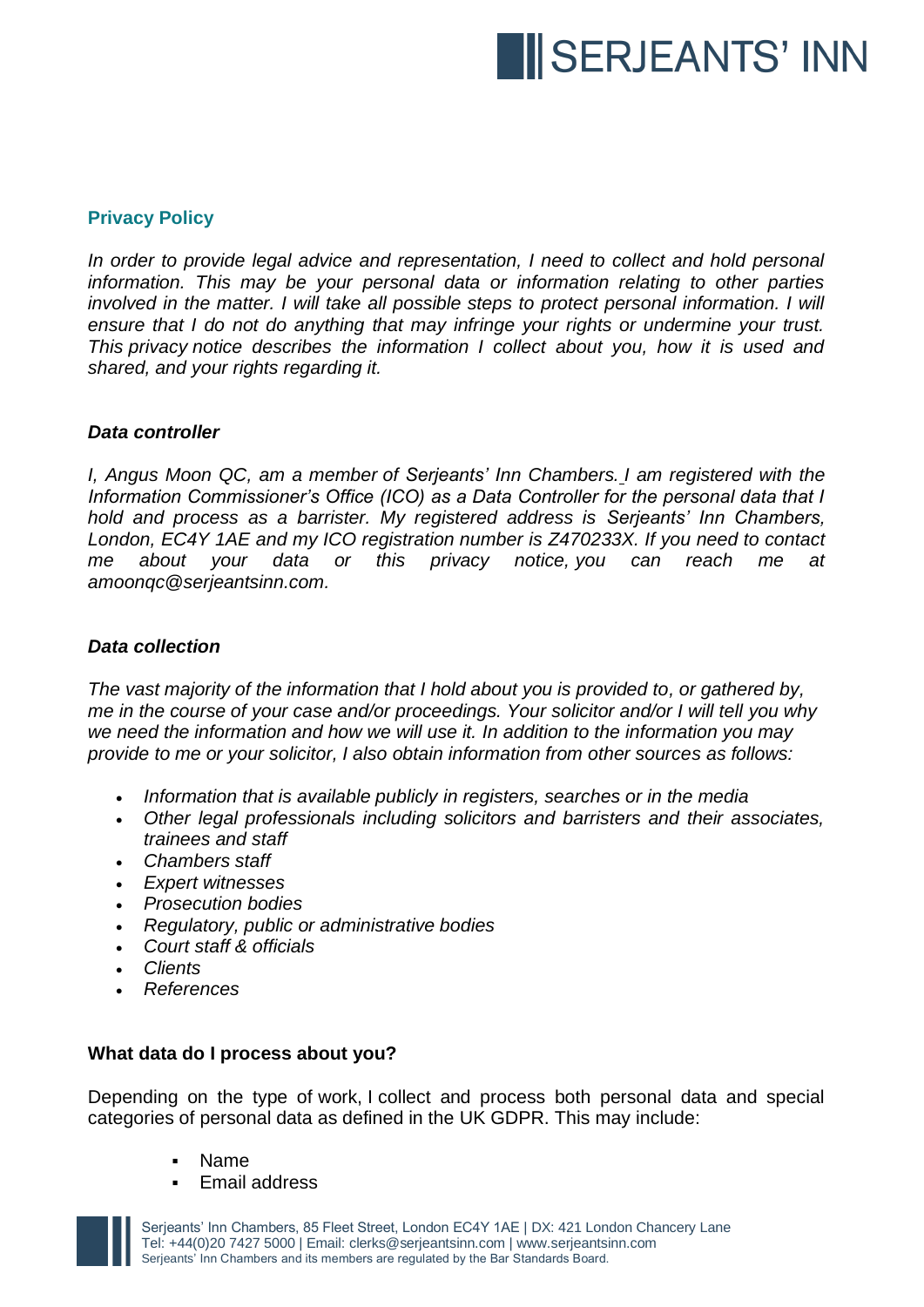

- Phone number
- Address
- Payment or bank details
- Date of birth
- Next of kin details
- Details pertaining to education and employment
- Information on your background & current circumstances
- Financial information.

Where relevant, I may also need to process special category personal data that reveals your:

- Racial or ethnic origin
- Political opinions
- Religious and philosophical beliefs
- Trade union membership
- Genetic data
- Biometric data for the purpose of uniquely identifying a natural person
- Data concerning health
- Sex life and sexual orientation.

On occasion, I may also process personal data relating to criminal convictions and offences.

## **My lawful basis for processing your information**

In order that I can provide legal services and representation for you, I must process your personal data. The UK General Data Protection Regulation (the UK GDPR) requires that where I process personal data, I must have a lawful basis for doing so. The lawful bases identified in the UK GDPR that I seek to rely upon are as follows:

> • **Consent of the data subject** – where this required, I will ensure that I have your specific consent for processing your data for the specified purposes. You will also have the right to withdraw your consent at any time. Where you do so this will not affect the legality of data processing which had taken place prior to your withdrawal of consent.

> • **Performance of a contract with the data subject, or to take steps to enter into a contract.**

> • **Compliance with a legal obligation** – to comply with various regulatory and professional obligations, e.g. filing tax returns with HMRC.

> • **The legitimate interests of my business or a third party, except where such interests are overridden by the interests, rights or freedoms of the data subject.**

Examples of legitimate interests include but are not limited to:

- Provision of legal services and advice.
- For purposes of practice management, accounting and debt recovery;.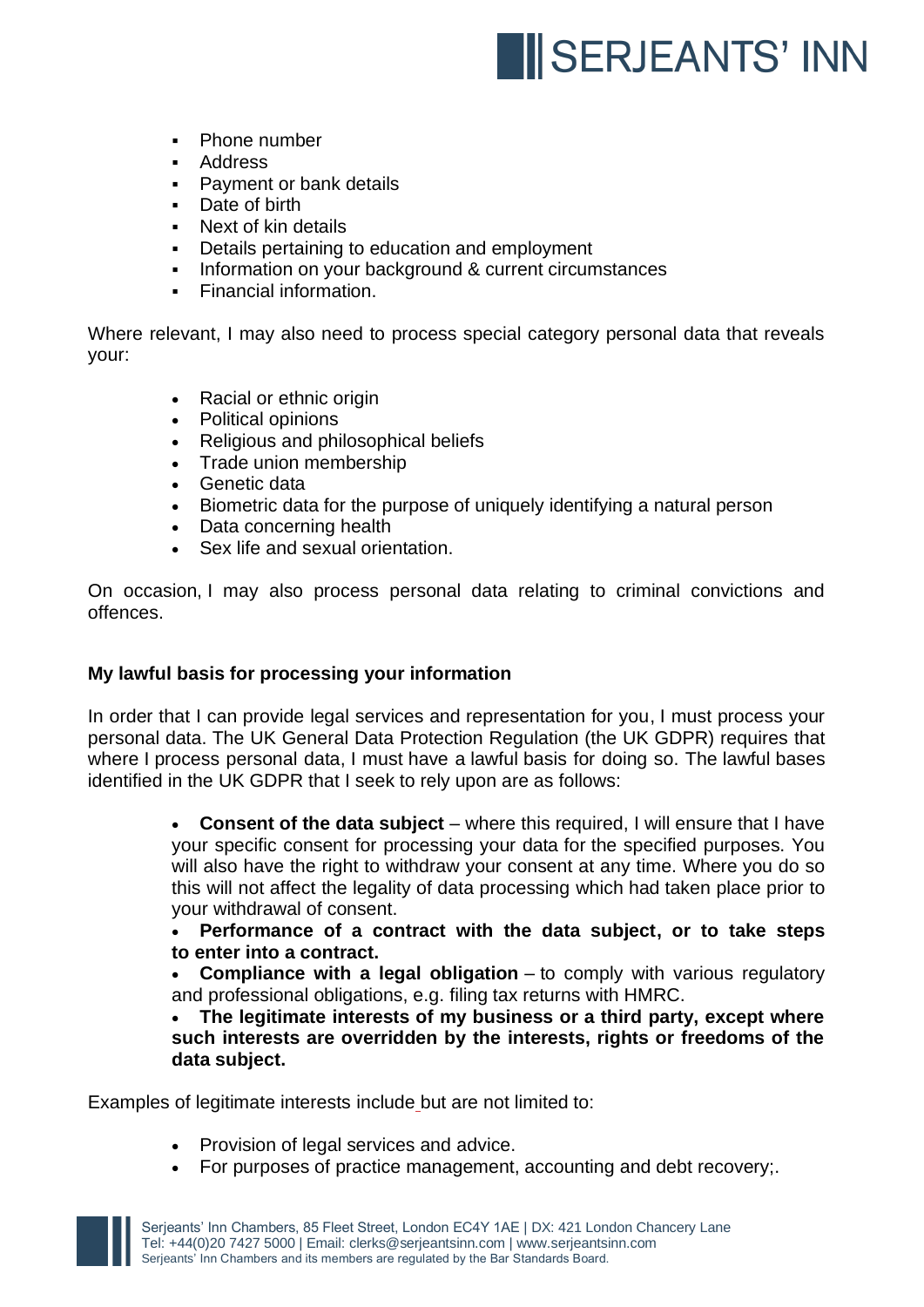

- For completion of professional regulatory requirements.
- Processing for direct marketing purposes, or to prevent fraud.
- Reporting threats to public security.
- Such other purposes as set out below.

#### **Special category processing**

The UK GDPR specifies that where I process special category data, I must rely upon certain exemptions in order to do so lawfully. The following exemptions are applicable in my practice

- 1. I have your explicit consent to do so; or
- 2. It is necessary for the exercise or defence of legal claims or judicial acts.

## **Criminal data processing**

On occasion, I process data relating to criminal offences where it is necessary for:

- The purpose of, or in connection with, any legal proceedings:
- The purpose of obtaining legal advice; or
- The purposes of establishing, exercising or defending legal rights
- Where I have your explicit consent to do so.

#### **Purposes:**

#### **I use your personal information for the following purposes:**

- Provide legal advice and representation;
- Assist in training pupils and mini pupils;
- Investigate and address your concerns;
- Communicate with you about news, updates and events;
- Investigate or address legal proceedings relating to your use of my services, or as otherwise allowed by applicable law;
- Make statutory returns as required by law;
- Assist in any tendering or panel membership applications;
- Assist in any other applications for the purpose of professional development or career progression;
- Communicate legal updates and judgments to other legal professionals;
- For marketing purposes.
- For the management and administration of my practice
- To recover debt
- To manage complaints with regulators
- Communications with regulators
- Where relevant to conduct anti money laundering, terrorist financing or conflict of interest checks

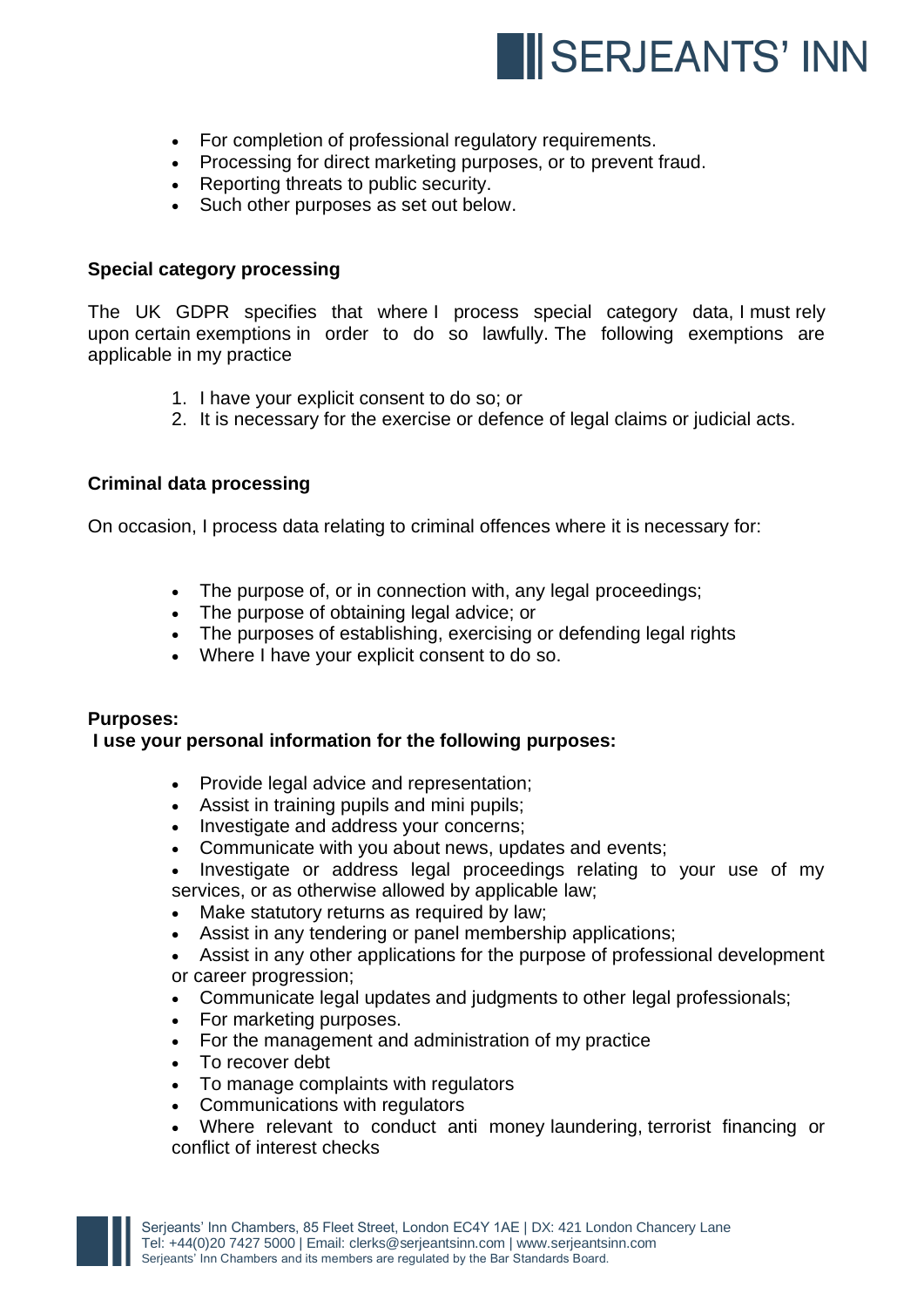

## **In the course of processing your information to provide legal services to you, I may share your personal data with:**

- Instructing solicitors or other lawyers involved in your case;
- A pupil or mini pupil, under my training;
- Opposing counsel, for the purposes of resolving the case;
- Court Officials, including the Judiciary;
- Opposing lay clients

• My chambers' management and staff who provide administrative services for my practice;

- Expert witnesses and other witnesses;
- My regulator or legal advisors in the event of a dispute, complaint or other legal matter;

• Head of Chambers or complaints committee within my chambers, in the event of a complaint;

• Law enforcement officials, government authorities, or other third parties, to meet any legal obligations;

Legal directories, for the purpose of professional development;

• Any relevant panel or tendering committee, for the purpose of professional development;

- Accountants and banking officials;
- Regulators or arbitrators, where complaints or disputes arise;

Any other party where I ask you for consent, and you consent, to the sharing.

• I may also be required to disclose your information to the Police or Intelligence services where required by law or pursuant to a court order

## **Transfers to third countries and international organisations**

I do not transfer any personal data to third countries or international organisations.

**I retain your personal data** while you remain a client unless you ask me to delete it. My Retention and Disposal Policy (copy available on request) details how long I hold data for and how I dispose of it when it no longer needs to be held. I will delete or anonymise your information at your request unless:

- There is an unresolved issue, such as a claim or dispute;
- I am legally required to; or
- There are overriding legitimate business interests to do so.

*I will typically retain case files for a period of 6 years following the conclusion of a case/matter or receipt of final payment, whichever is the latest. This reflects the period required by the Bar Mutual Indemnity Fund relating to potential limitation period.*